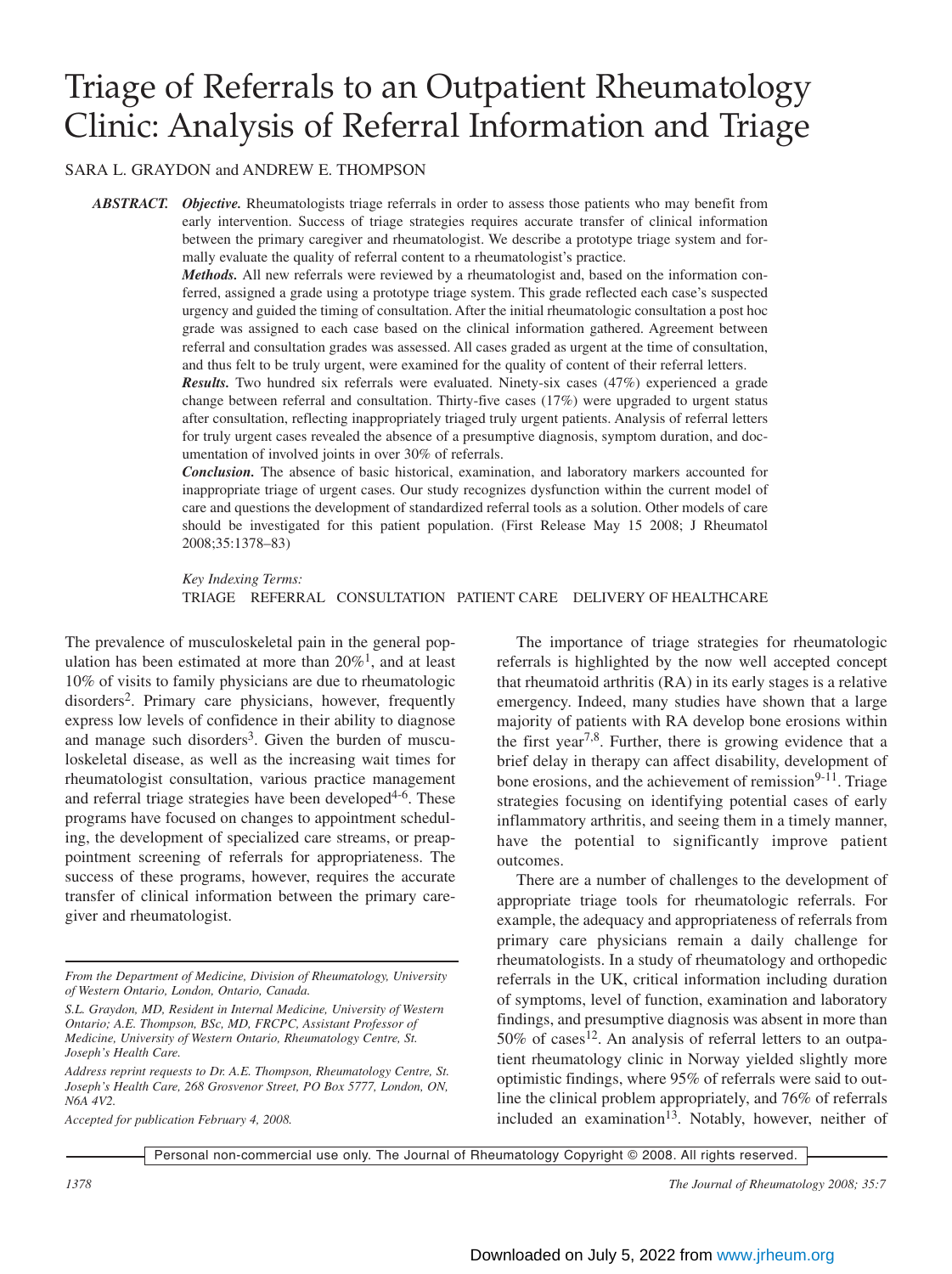these studies specifically outlined the clinical and laboratory details included in the referral letters, or the consequences of absent information on timely patient assessment. Moreover, there remain numerous anecdotal reports from rheumatologists who describe inaccurate referral information resulting in inappropriate triage of patients.

The development of a standardized rheumatologic referral tool for family physicians provides an opportunity to educate at the primary care level, as well as improve triage, treatment, and outcomes for patients with early RA. While rheumatology remains a decidedly clinical specialty, there has been no formal evaluation of the quality of rheumatologic referrals with respect to specific historical data and examination findings that may help facilitate the appropriate identification of patients with early inflammatory arthritis.

We used a plan-do-study-act (PDSA) process to develop and evaluate a triage tool to improve patient access to  $care<sup>14,15</sup>$ . The goals of our study were to describe a prototype for a triage system in rheumatology and to formally evaluate the quality of referral information received from referring physicians.

#### **MATERIALS AND METHODS**

Our study involved one rheumatologist's outpatient practice located at St. Joseph's Health Centre, London, Ontario, affiliated with the University of Western Ontario, Canada. The rheumatologist has the shortest waiting list and had been in practice for 1 year in the current city at the time of the referrals. Patient referrals received between January and May 2005, from general practitioners and specialist physicians (including rheumatologists requesting a second opinion or transfer of care due to relocation/ retirement), were evaluated. All referring physicians were unaware of this study.

Referral letters were triaged for urgency by the consultant rheumatologist. Triage criteria were developed empirically as there are, to date, no validated triage tools in the literature, and each case was assigned a triage "grade" between A+ and D (Table 1). Upon receipt of each referral, the rheumatologist reviewed the referral information, made a broad presumptive diagnosis, and assigned an initial triage grade as described above. Notably, referrals graded initially as D (i.e., not appropriate for rheumatology) were declined. All other referrals underwent an initial rheumatologic consultation consisting of a history, as well as a general and musculoskeletal examination. As part of the initial rheumatologic consultation, all patients completed standardized assessments including a Health Assessment Questionnaire (HAQ) and 10-cm visual analog scales for pain, fatigue, sleep, and global disease activity. After the initial rheumatologic consultation each patient was given a presumptive diagnosis and assigned a consult triage grade based upon the information gathered (post hoc). While the same rheumatologist assigned each of the grades (initial and consult), he was unaware of the referral's initial grade at the time he was assigning the consult grade. The consult grade was assumed to be the most accurate reflection of urgency, and agreement between the referral and consult grades was assessed.

All urgent cases (graded as A at the time of referral or consult) were further evaluated, creating 2 groups: (1) cases graded as presumptively urgent based on the content of the referral letter; and (2) cases thought to be truly urgent based on the clinical consultation. Using a standard protocol, the content of the referral letter and consultation note was examined by an independent physician (internal medicine resident, SLG). Specifically, the referral note was evaluated for the presence or absence of a provisional diagnosis, basic historical data, clinical examination findings, and relevant laboratory investigations. This information was compared with data from the consultation note for agreement. Specifically, we were interested in cases that, at consultation, were either (1) "upgraded" to an A, reflecting inappropriately triaged urgent cases, or (2) "downgraded" from an A, reflecting inappropriately triaged non-urgent patients. Each upgraded and

*Table 1.* London triage grading system.

| Category       | Description                                                                                                                                                                 | Examples                                                                                                         |
|----------------|-----------------------------------------------------------------------------------------------------------------------------------------------------------------------------|------------------------------------------------------------------------------------------------------------------|
| $A+$           | For patients who require assessment and treatment on an urgent basis                                                                                                        | • Septic arthritis                                                                                               |
|                | within 24–48 h. Reserved for patients whose physicians personally<br>contact the rheumatologist to outline clinical details                                                 | • Giant cell arteritis<br>• CTD with major organ decompensation                                                  |
| $\overline{A}$ | For patients who require assessment and treatment on an emergency                                                                                                           | • New onset IA                                                                                                   |
|                | basis within 2–4 wks. Reserved for patients with a recent onset inflammatory                                                                                                | • Severe IA with impact on ADL                                                                                   |
|                | arthritis where early intervention is critical to a successful outcome                                                                                                      | $\cdot$ CTD                                                                                                      |
|                |                                                                                                                                                                             | • Vasculitis                                                                                                     |
|                |                                                                                                                                                                             | $\bullet$ PMR                                                                                                    |
| B              | For patients who require assessment and treatment on an elective basis                                                                                                      | • Established IA                                                                                                 |
|                | within 2–4 mo. Reserved for patients with information that suggests an                                                                                                      | • Undiagnosed or subacute or probable IA                                                                         |
|                | inflammatory syndrome where immediate intervention is not necessarily as                                                                                                    | • Crystalline arthritis                                                                                          |
|                | important but treatment is necessary                                                                                                                                        | • Severe OA with a major impact on ADL                                                                           |
| $\mathcal{C}$  | For patients who require assessment and treatment on an elective basis<br>within the next $6-12$ mo. Reserved for patients with stable treated                              | • Previously diagnosed rheumatic diseae (stable) referred<br>for diagnostic re-evaluation or review of treatment |
|                | inflammatory disorders or noninflammatory disorders                                                                                                                         | • FM not previously seen by rheumatologist                                                                       |
|                |                                                                                                                                                                             | • Possible IA but not deemed highly likely                                                                       |
|                |                                                                                                                                                                             | • OA which may benefit from consultation                                                                         |
| D              | For patients with a problem which is best assessed by another healthcare                                                                                                    | • Diagnosed FM                                                                                                   |
|                | provider. Appointments are not given unless discussed with referring                                                                                                        | • Chronic MBP                                                                                                    |
|                | physician. Reserved for patients with established chronic pain conditions<br>who would be better treated by specialists in orthopedics, chronic pain,<br>or rehabilitation. | • Soft tissue pain                                                                                               |

IA: inflammatory arthritis; CTD: connective tissue disease; OA: osteoarthritis; ADL: activities of daily living; FM: fibromyalgia; MBP: mechanical back pain; PMR: polymyalgia rheumatica.

Personal non-commercial use only. The Journal of Rheumatology Copyright © 2008. All rights reserved.

*Graydon and Thompson: Triage of referrals 1379*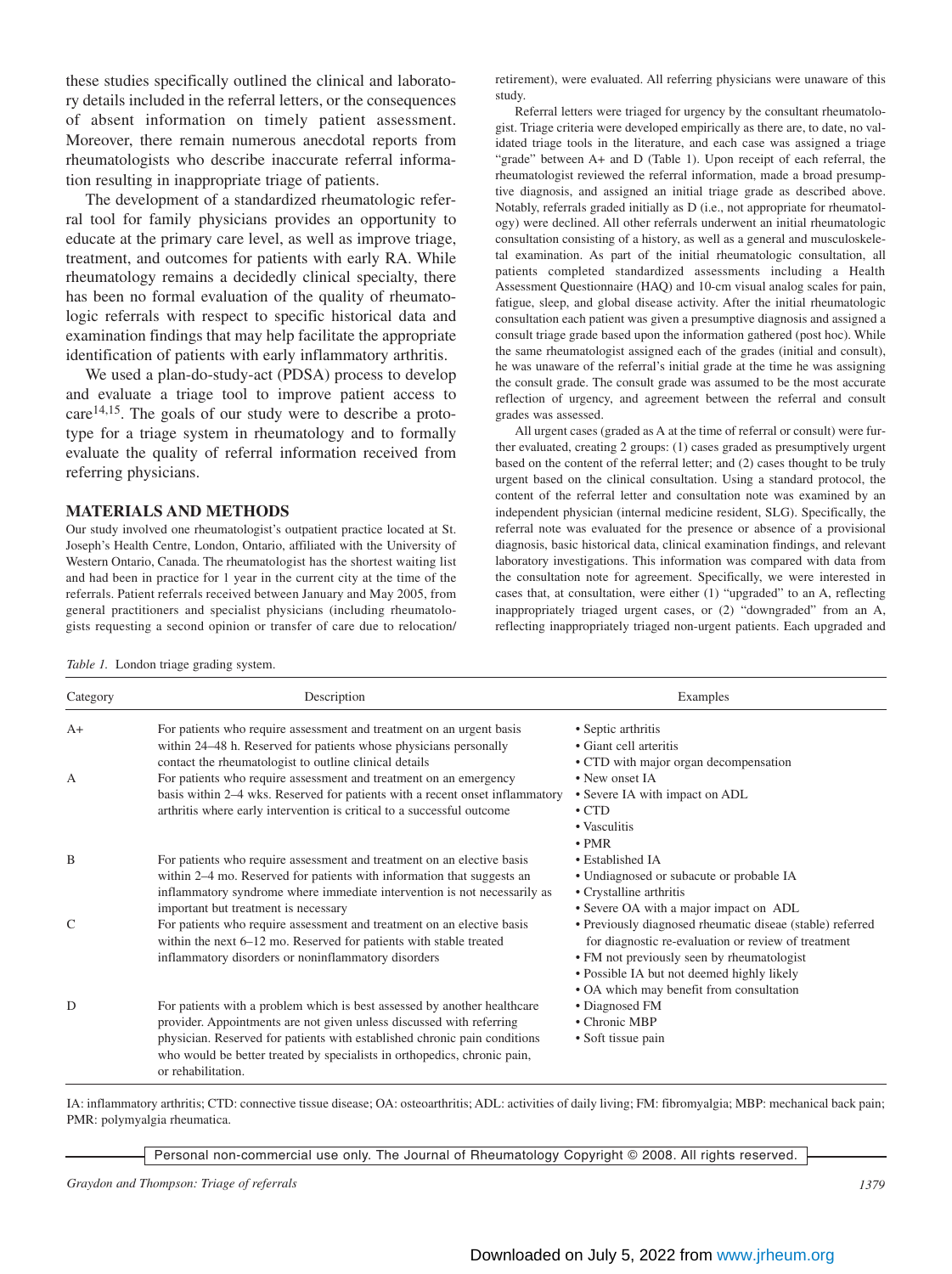downgraded referral was evaluated on a case-by-case basis by the independent evaluator (SLG) to assess the suspected reason for this change.

## **RESULTS**

*Demographics.* Two hundred thirty-nine referrals were reviewed. Thirty-three were not included in our study as they were not in the scope of the consulting rheumatologist's practice, declined to be seen, cancelled the referral, or had moved. As such, 206 referrals remained for evaluation, with a mean age of 52 (median 53) years. Mean number of days from referral to consultation was 155 (median 156).

*Distribution of grades.* Table 2 displays the distribution of grades assigned. Ninety-six cases (47%) experienced a change in grade, with 36 being upgraded and 60 downgraded. The distribution of upgrades and downgrades (i.e., C to A; A to B) is shown in Table 3. Most notably, 18 cases (9% of all referrals) were upgraded to urgent status, representing inappropriately triaged urgent cases, and 20 cases were downgraded from urgent status, representing inappropriately triaged non-urgent cases.

*Characteristics of truly urgent cases (graded A at consult).* Demographics: Forty-five patients were graded A at the time of consult. Mean age in this group was 51 years (median 54 yrs).

Referral time: Mean time from referral to consultation was 75 days (median 50 days) for all cases graded A at consult. Referral time for cases upgraded to A status was 122 days. Referral time for cases whose grade remained the same (i.e., A at referral and consult) was 44 days.

Diagnoses after consultation: Inflammatory arthritis constituted the majority of urgent cases (31 cases, 69%), compared to systemic lupus erythematosus (SLE) or connective tissue disease (CTD) not yet diagnosed in 10 cases (22%). The distribution of diagnoses is listed in Table 4.

*Table 2.* Distribution of triage grades at referral and consultation.

| Grade        | Referral $(n = 206)$<br>$n(\%)$ | Consultation ( $n = 206$ )<br>$n(\%)$ |
|--------------|---------------------------------|---------------------------------------|
| $A+$         | 1(0.5)                          | 0(0)                                  |
| $\mathbf{A}$ | 46(22)                          | 45(22)                                |
| B            | 90(44)                          | 74 (36)                               |
| C            | 69(33.5)                        | 80 (39)                               |
| D            |                                 | 7(3)                                  |

*Table 3.* Distribution of grade changes (n = 96).

| Change |    | Upgrades                             | Downgrades  |                                      |  |  |
|--------|----|--------------------------------------|-------------|--------------------------------------|--|--|
| n      |    | Percentage of<br>All Study Referrals | $\mathbf n$ | Percentage of<br>All Study Referrals |  |  |
| To A   | 18 | Q                                    |             |                                      |  |  |
| To B   | 17 | 8                                    |             |                                      |  |  |
| A to B |    |                                      | 15          |                                      |  |  |
| A to C |    |                                      | 5           |                                      |  |  |
| Other  |    |                                      | 4'          | 20                                   |  |  |

*Table 4.* Distribution of rheumatologist diagnoses in truly urgent cases (A at consult).

| Diagnosis                          | $n(\%)$  |
|------------------------------------|----------|
| Rheumatoid arthritis               | 14 (31)  |
| Inflammatory polyarthritis         | 5(11)    |
| Systemic lupus                     | 12(27)   |
| Polymyalgia rheumatica             | 3(7)     |
| Connective tissue disease          | 2(4)     |
| Possible connective tissue disease | 2(4)     |
| Inflammatory monoarthritis         | 3(7)     |
| Still's disease                    | 1(2)     |
| <b>Sacroiliitis</b>                | 1(2)     |
| Psoriatic arthritis                | 1(2)     |
| Other                              | 1(2)     |
| Total                              | 45 $(-)$ |

Clinical and laboratory content of referral letters: Pain was the only consistently reported symptom, found in 100% of referral letters. Otherwise, 15 cases (33%) were referred without a presumptive diagnosis. Twenty-one referrals (47%) did not document duration of the current symptoms, 19 referrals (42%) did not mention which joints were tender, and 36 referrals (80%) did not comment on morning stiffness. Thirty-seven referrals (82%) did not include an assessment of connective tissue disease symptoms. Of the 10 cases found to have a possible or probable CTD, however, 6 referrals did not include a connective tissue assessment. A brief assessment for CTD may have included the presence of a rash, photosensitivity, oral ulceration, serositis, sicca symptoms, or Raynaud's phenomenon. Forty-two referrals (93%) did not mention functional status, and 29 (64%) referrals did not include an examination for joint swelling (see Table 5 for details). Fifteen referrals (33%) did not include a complete blood count (CBC) or erythrocyte sedimentation rate (ESR). Rheumatoid factor (RF), however, was reported in 36 cases (80%) and antinuclear antibodies (ANA) in 34 cases (75%) (Table 5).

*Characteristics of upgrades.* Eighteen referrals were upgraded to urgent (Grade A) at the time of consultation. Of these upgraded referrals, 9 were inappropriately triaged due to insufficient historical information, and 2 had previously been seen by a rheumatologist and were referred with an inappropriate diagnosis. In 4 cases, clinical status deteriorated during the waiting period for consultation, thus resulting in an upgrade to urgent. Finally, 3 cases were wrongly triaged at the time of referral; these cases should have been seen urgently, but clinical and laboratory information in the referral letter was lacking.

*Characteristics of downgrades.* Twenty referrals were downgraded from urgent status (Grade A) to non-urgent status (Grade B and C). Six of these referrals (32%) were triaged as urgent based on a clinical history of possible early inflammatory arthritis or CTD, but were found not to have these conditions. Nine referrals (47%) were downgraded

Personal non-commercial use only. The Journal of Rheumatology Copyright © 2008. All rights reserved.

*1380 The Journal of Rheumatology 2008; 35:7*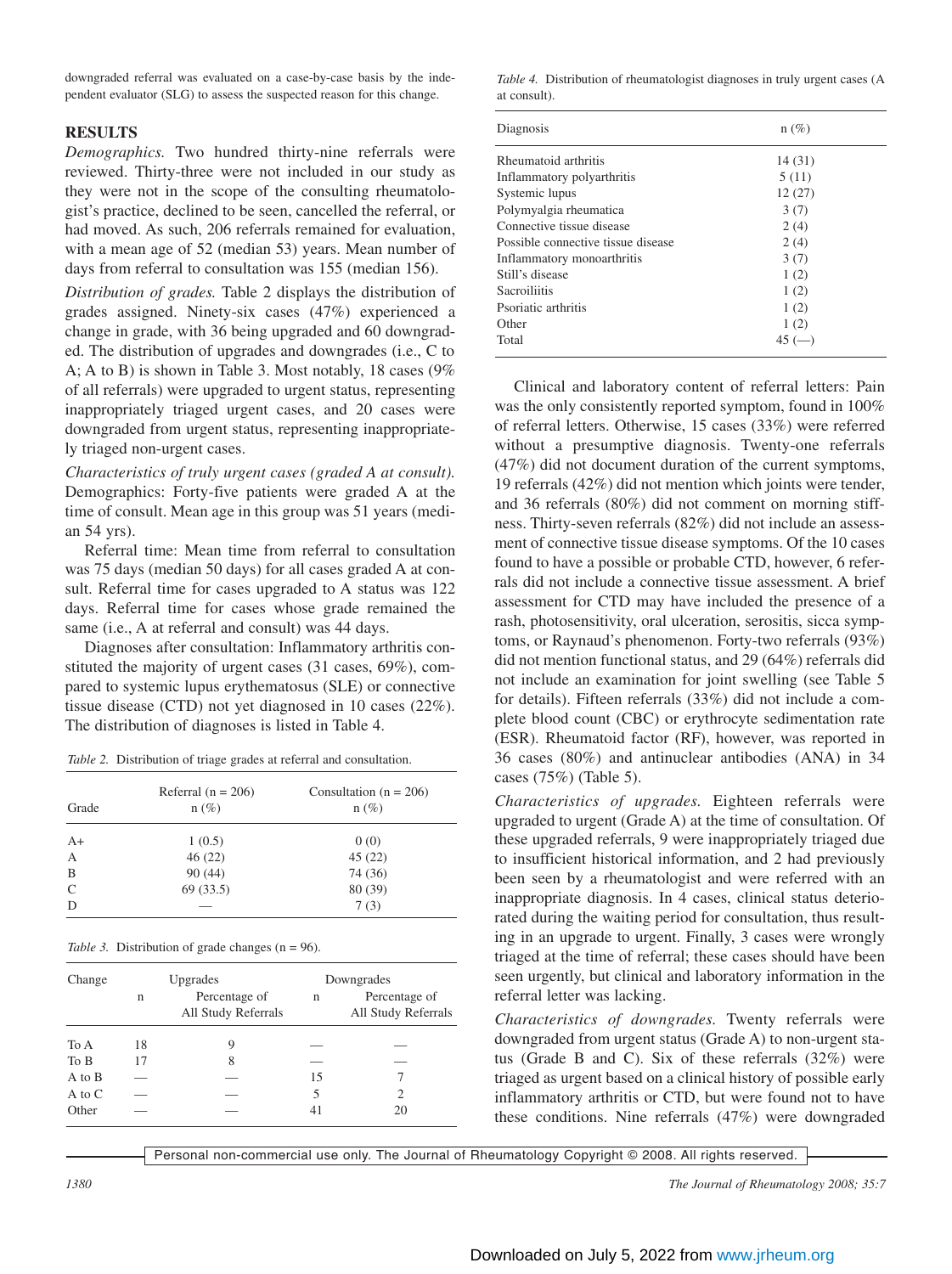|  |  |  |  | Table 5. Content of referral and consultation notes in truly urgent cases (A at consult). |  |  |  |  |  |  |  |  |
|--|--|--|--|-------------------------------------------------------------------------------------------|--|--|--|--|--|--|--|--|
|--|--|--|--|-------------------------------------------------------------------------------------------|--|--|--|--|--|--|--|--|

|                          |                   | Referral $(n = 45)$ |                                   | Consult $(n = 45)$ |                  |                                   |  |  |
|--------------------------|-------------------|---------------------|-----------------------------------|--------------------|------------------|-----------------------------------|--|--|
|                          | Present<br>$(\%)$ | Absent<br>$(\%)$    | <b>Not</b><br>Mentioned<br>$(\%)$ | Present<br>$(\%)$  | Absent<br>$(\%)$ | <b>Not</b><br>Mentioned<br>$(\%)$ |  |  |
| Symptom duration         | 53                |                     | 47                                | 98                 |                  | $\overline{2}$                    |  |  |
| Joint count              | 58                |                     | 42                                | 98                 |                  | $\overline{2}$                    |  |  |
| Stiffness $> 60$ min     | 20                | $\Omega$            | 80                                | 67                 | 20               | 13                                |  |  |
| Decreased energy         | $\overline{4}$    | $\overline{0}$      | 96                                | 58                 | 22               | 20                                |  |  |
| Sleeplessness            | 7                 | 0                   | 93                                | 53                 | 18               | 29                                |  |  |
| Weight loss              | 4                 | $\overline{0}$      | 96                                | 27                 | 53               | 20                                |  |  |
| Decreased appetite       | $\Omega$          | $\overline{c}$      | 98                                | 15                 | 56               | 29                                |  |  |
| Fever                    | $\overline{4}$    | $\overline{2}$      | 94                                | 11                 | 33               | 56                                |  |  |
| CTD symptoms             | 11                | 7                   | 82                                | 33                 | 67               | $\mathbf{0}$                      |  |  |
| <b>Functional</b> status | 11                |                     | 89                                | 93                 |                  | 7                                 |  |  |
| <b>CBC</b>               | 67                |                     | 33                                |                    |                  |                                   |  |  |
| <b>ESR</b>               | 67                |                     | 33                                |                    |                  |                                   |  |  |
| <b>CRP</b>               | 33                |                     | 67                                |                    |                  |                                   |  |  |
| RF                       | 80                |                     | 20                                |                    |                  |                                   |  |  |
| <b>ANA</b>               | 75                |                     | 25                                |                    |                  |                                   |  |  |

CTD: connective tissue disease; CBC: complete blood count; ESR: erythrocyte sedimentation rate; CRP: C-reactive protein; RF: rheumatoid factor; ANA: antinuclear antibodies.

based on the severity and duration of symptoms. In these cases, inflammatory symptoms had been present for years, or there was no functional disability. Other reasons for downgrading included: documenting joint swelling in the referral letter but not substantiated at consultation  $(n = 1)$ , an improvement in symptoms from referral to consultation  $(n =$ 1), misleading results of a bone scan suggesting an inflammatory arthritis ( $n = 1$ ), and wrongful triage ( $n = 1$ ).

*Sensitivity, specificity, positive and negative predictive values.* The probability of assigning an urgent grade at referral for those patients who were deemed to be truly urgent at consultation was 59% (sensitivity). The probability of assigning a non-urgent grade at referral among those patients who were deemed to be truly non-urgent at consult was 87.6%. Given a referral grade of A, the probability of the referral being graded as A at consult was 56.5% (positive predictive value). Given a referral grade of B or C, the probability of the referral being graded as a B or C at consult was 88.7% (negative predictive value).

### **DISCUSSION**

The purpose of our study was to evaluate the quality of information received in a standard rheumatology referral, and to document the effectiveness of a potential triage system based on this content. Unfortunately, we found that most rheumatology referrals lacked basic details of an inflammatory history, physical examination, and laboratory evaluation. Moreover, this paucity of referral information led to inappropriate patient triage.

Morning stiffness, for example, was not documented in 80% of urgent referrals, while 67% of these patients were found to have significant symptoms at the time of consultation. Joint swelling was not documented in 64% of cases, in spite of nearly 70% of patients showing evidence of this when examined by the rheumatologist. Functional status, well known in rheumatologic patients to be a surrogate marker of poor outcomes, was ignored in 89% of urgent referrals even though the average HAQ score was found to be 0.96 at consultation, indicating moderate disability. While basic markers of inflammation (CBC, ESR, CRP) were missing from more than 30% of truly urgent referrals, RF and ANA were drawn in more than 80% and 75% of these cases, respectively, thus indicating a concerning trend toward the inappropriate use of serologic screening for undifferentiated musculoskeletal complaints.

Based on the information provided in the referring letter, our triage tool yielded a sensitivity of only 59%, which is unacceptably low to reliably screen referrals. Six of the cases upgraded to urgent status after consultation, for example, were inappropriately triaged based on the paucity or inaccuracy of historical details and examination findings conferred in the referral note. Absent or inaccurate estimates of disease duration, in contrast, were primarily responsible for referrals being downgraded from urgent status after consultation.

Perhaps more concerning than the paucity of referral data in our study is the prolonged wait time from referral to consultation. Patients waited a mean period of 4 months for rheumatologic assessment. Notably, only 3 patients did not attend their initial appointment, and, as such, unexpected cancellations did not affect overall wait time. Urgent cases (at referral) were seen in a mean of 48 days. However, the mean duration of symptoms in these urgent patients prior to referral was more than 7 months. Therefore, urgent cases,

Personal non-commercial use only. The Journal of Rheumatology Copyright © 2008. All rights reserved.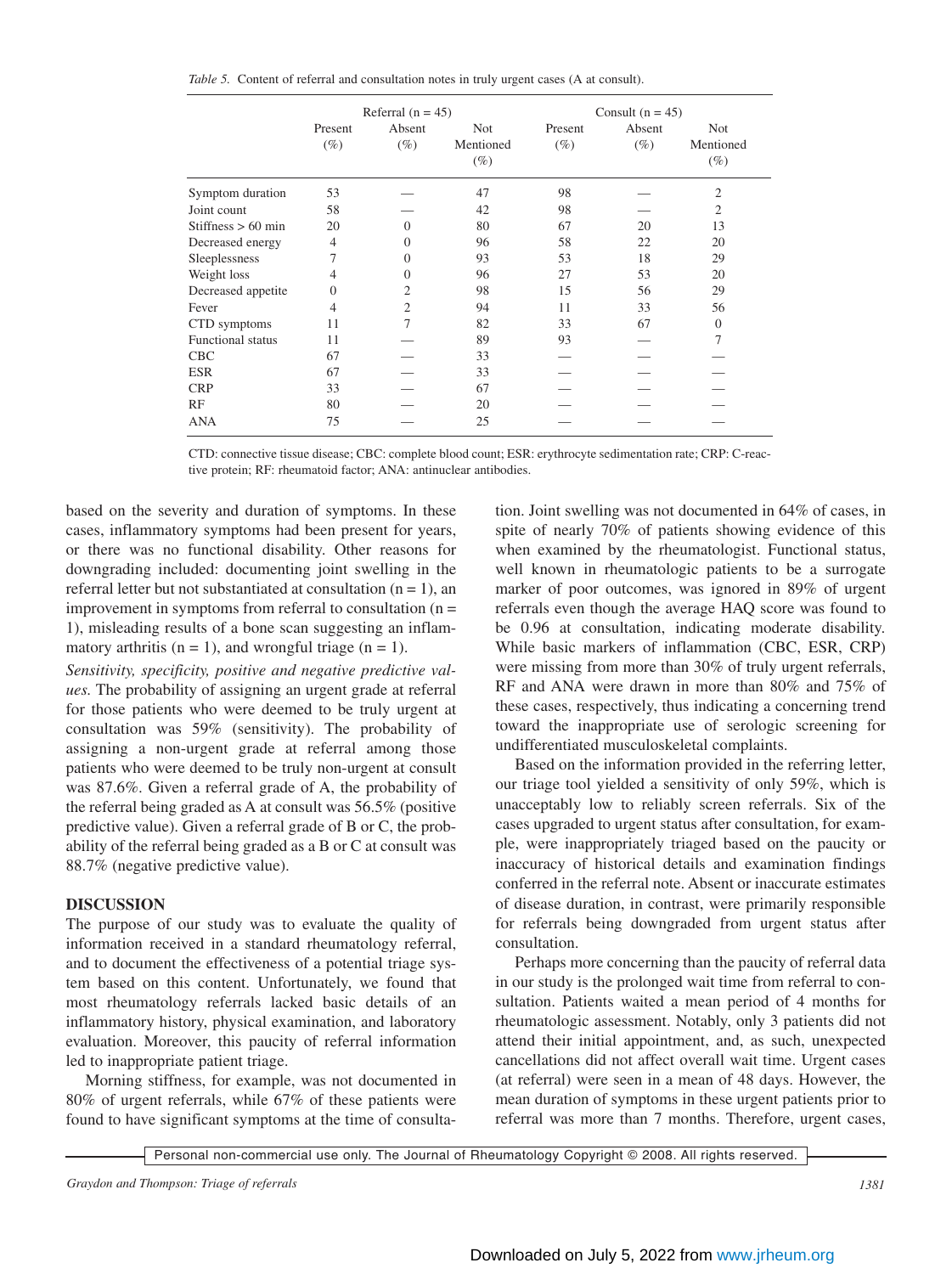many of whom were potential cases of "early" inflammatory arthritis in our study, were not assessed until approximately 8 months after symptom onset. While this may point to a deficiency at the primary care level with respect to delayed referral of early inflammatory arthritis, it also highlights the system-wide issue of rheumatology manpower. Further, the bidirectional shift of patients between categories A and B suggests that a higher percentage of appointed patients than can be accommodated need to be seen sooner to provide optimal care. The United States Rheumatology Workforce recently developed a supply and demand model to predict future rheumatologic care needs. They estimate that by 2025 the demand for rheumatologic care will exceed supply by more than  $2500$  trained rheumatologists<sup>16</sup>. That referral information was inadequate in predicting patient acuity in our study only reinforces the need for local and system-wide changes to accommodate appropriate referral demands. Triage would not be an issue if all patients could be seen in a timely fashion.

Given that referral details appear insufficient to appropriately triage referrals, and that the demands of musculoskeletal disease are expected to outweigh supply, changes to the current care model should be reviewed to ensure that rheumatology patients are assessed in a timely fashion. Previous strategies to improve musculoskeletal care have included improved musculoskeletal education, diagnostic algorithms, pre-appointment screening, interdisciplinary care, and central triage. We will explore each of these strategies in more detail.

*Musculoskeletal education.* Some studies have emphasized the need for improved musculoskeletal education<sup>13,17</sup>. A study of diagnostic agreement among primary care physicians and rheumatologists, for example, showed that more than half of primary care referrals to rheumatology were found to have soft-tissue rheumatism or spinal pain syndromes, rather than a defined rheumatic disease<sup>17</sup>. The absence of a simple inflammatory history at the time of referral in our study supports the suspicion that the understanding of inflammatory, degenerative, and soft-tissue musculoskeletal complaints at the primary care level is modest. While curriculum changes at the undergraduate and resident levels are feasible, the benefits of such improvements on the current system will not be seen for years. Moreover, with their current time constraints and burden of work, we question the ability of continuing medical education programs to institute change at the primary care level.

*Diagnostic algorithms.* Simple algorithms to enable the rapid rheumatologic assessment of early inflammatory arthritis have also been developed. Based on prognostic factors for early inflammatory arthritis, as well as expert consensus, Emery, *et al* developed a referral algorithm to be used by primary care<sup>18</sup>. Their criteria include the presence of 3 or more swollen joints, a positive lateral compression test of the metacarpophalangeal or metatarsophalangeal joints, or morning stiffness lasting more than 30 minutes. This screening tool relies heavily on appropriate examination findings. Given that more than half of the referrals we reviewed did not document any assessment of swollen joints, we question the reliability of the musculoskeletal examination at the primary care level. Moreover, while this screening algorithm helps identify early inflammatory arthritis, it does not address the larger issue of appropriate triage of all referrals to a busy rheumatology practice.

*Pre-appointment screening.* Pre-appointment screening has been proposed to decrease wait times, while appropriately triaging referrals. Harrington and Walsh describe a method whereby all referrals are prescreened by the consulting rheumatologist<sup>5</sup>. All relevant notes, laboratory results, and imaging are obtained or arranged before the patient is seen. Based on this prescreening, referrals deemed inappropriate for rheumatology are redirected, while those not requiring a rheumatology visit (e.g., low titer ANA without symptoms) are handled via telephone with the primary caregiver. Using this approach, 41% of referrals were redirected, thus allowing for efficient assessment of the remaining referrals. The authors of that study were fortunate to find outside physicians accommodating to their requests for further information prior to appointment scheduling and they also point out that this process has, in fact, worked in other practices having an even higher percentage of outside referrals. Unfortunately, this has not been our experience; we have found it incredibly difficult to obtain further information from referring physicians for triage purposes. The authors of this study acknowledge both the financial and nonfinancial limitations to pre-appointment management, but do indicate it to be of value to their rheumatology practice. Whether or not such pre-appointment screening is feasible in other areas remains to be seen.

*Interdisciplinary care.* In addition to prescreening referrals, Newman, *et al* propose a method of expediting new patient referrals by eliminating backlog (all return patients who should have already been seen). In this model, backlog was reduced by involving nurse practitioners in followup care, as well as lengthening the followup interval for routine patients when appropriate. Using this strategy, as well as strategies to eliminate last-minute cancellations, the authors were able to decrease their third available rheumatology appointment from 60 days to less than 2 days. Triaging, in this setting, was unnecessary, as all referrals made to rheumatology were assessed in an urgent fashion.

*Central triage.* While the above examples propose change at the local level, preserving the current model of primary care referral for individual subspecialty care, changes at the system level have also been proposed. Rheumatologists, pain specialists, and orthopedic surgeons in Wales, for example, developed a central triage system for referrals to their undifferentiated musculoskeletal services department<sup>4</sup>. Webbased generic referral forms were used to screen patients

Personal non-commercial use only. The Journal of Rheumatology Copyright © 2008. All rights reserved.